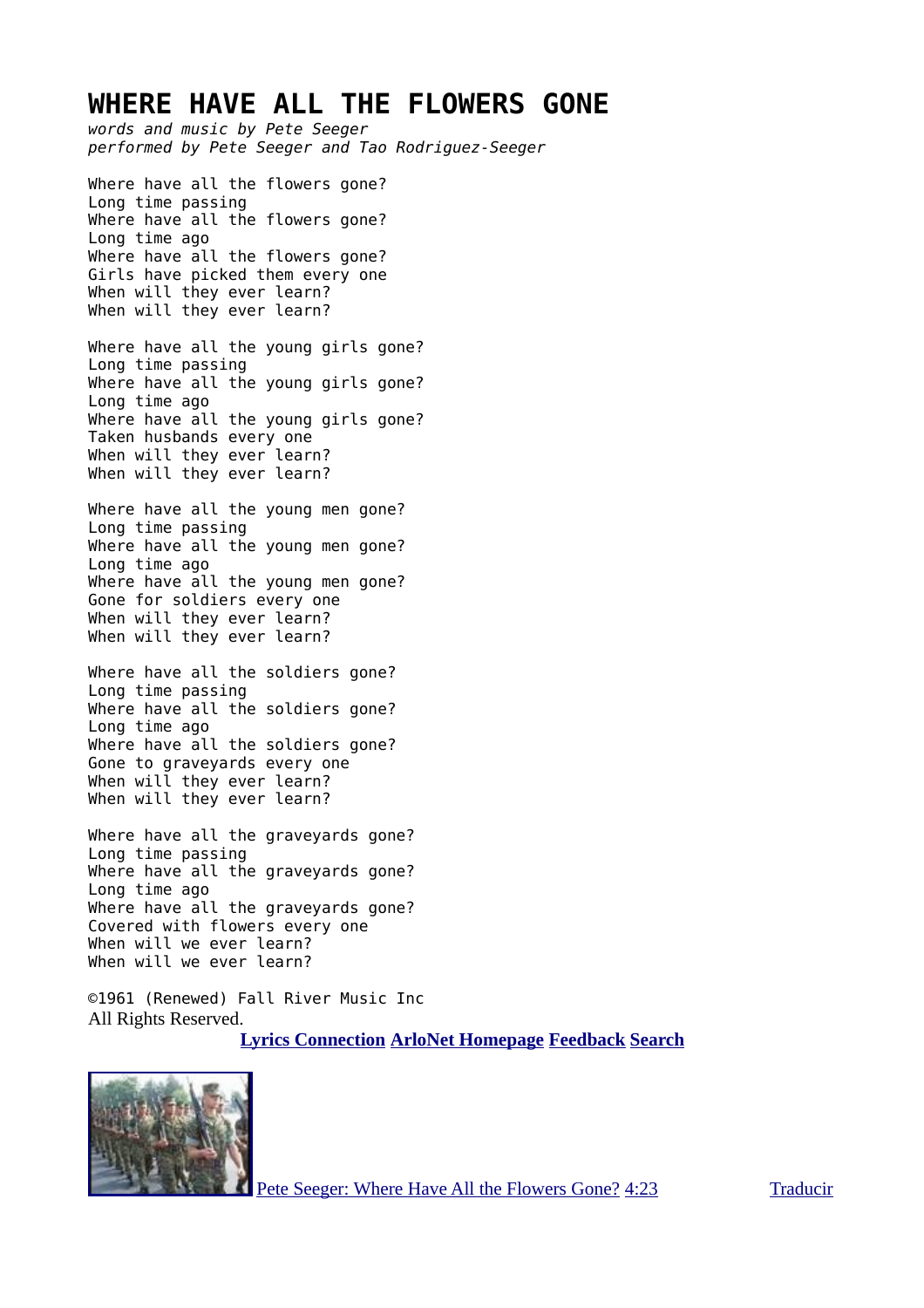# **Where Have All the Flowers Gone?**

From Wikipedia, the free encyclopedia

For the 2008 documentary, see [Where Have All the Flowers Gone? \(film\).](http://en.wikipedia.org/wiki/Where_Have_All_the_Flowers_Gone%3F_(film))



1960 release on *The Rainbow Quest* LP, Folkways, FA 2454, by Pete Seeger.

"**Where Have All The Flowers Gone?**"

**Music by** Pete Seeger

**Lyrics by** [Pete Seeger](http://en.wikipedia.org/wiki/Pete_Seeger) and [Joe Hickerson](http://en.wikipedia.org/wiki/Joe_Hickerson)

**Language** English

"**Where Have All the Flowers Gone?**" (1961) is a [folk](http://en.wikipedia.org/wiki/Folk_music) song. The first three verses were written by [Pete Seeger](http://en.wikipedia.org/wiki/Pete_Seeger) in 1955, and published in *[Sing Out!](http://en.wikipedia.org/wiki/Sing_Out!)* magazine[.\[1\]](http://en.wikipedia.org/wiki/Where_Have_All_the_Flowers_Gone%3F#cite_note-0) Additional verses were added by [Joe](http://en.wikipedia.org/wiki/Joe_Hickerson) [Hickerson](http://en.wikipedia.org/wiki/Joe_Hickerson) in May 1960, who turned it into a circular song.<sup>[2]</sup> Its rhetorical "where?" and meditation on death place the song in the *[ubi sunt](http://en.wikipedia.org/wiki/Ubi_sunt)* tradition[.\[3\]I](http://en.wikipedia.org/wiki/Where_Have_All_the_Flowers_Gone%3F#cite_note-flow-2)n 2010, the *[New Statesman](http://en.wikipedia.org/wiki/New_Statesman)* listed it as one of the "Top 20 Political Songs"[.\[4\]](http://en.wikipedia.org/wiki/Where_Have_All_the_Flowers_Gone%3F#cite_note-3)

## **Composition**

Seeger found inspiration for the song in October 1955, while on a plane bound for a concert in Ohio. Leafing through his notebook he saw the passage, "Where are the flowers, the girls have plucked them. Where are the girls, they've all taken husbands. Where are the men, they're all in the army.["\[5\]](http://en.wikipedia.org/wiki/Where_Have_All_the_Flowers_Gone%3F#cite_note-4) These lines were taken from the traditional [Cossacks](http://en.wikipedia.org/wiki/Cossacks) folk song "Tovchu, tovchu mak", referenced in the [Mikhail Sholokhov](http://en.wikipedia.org/wiki/Michail_Aleksandrovich_Sholokhov) novel *[And Quiet Flows the Don](http://en.wikipedia.org/wiki/And_Quiet_Flows_the_Don)* (1934), which Seeger had read "at least a year or two before"[.\[3\]](http://en.wikipedia.org/wiki/Where_Have_All_the_Flowers_Gone%3F#cite_note-flow-2)

Seeger adapted it to a tune, possibly a pre-existing folk song. With only three verses, he recorded it once in a [medley](http://en.wikipedia.org/wiki/Medley_(music)) on *The Rainbow Quest* album (Folkways LP FA 2454) released in July, 1960 and forgot about it. [Joe Hickerson](http://en.wikipedia.org/wiki/Joe_Hickerson) added verses four and five, and a repeat of verse one[,\[3\]](http://en.wikipedia.org/wiki/Where_Have_All_the_Flowers_Gone%3F#cite_note-flow-2) in May 1960 in Bloomington[.\[6\]](http://en.wikipedia.org/wiki/Where_Have_All_the_Flowers_Gone%3F#cite_note-dunaway-5)

The original *Koloda Duda* was published in *[Sing Out!](http://en.wikipedia.org/wiki/Sing_Out!)* in 1962[.\[7\]](http://en.wikipedia.org/wiki/Where_Have_All_the_Flowers_Gone%3F#cite_note-6) In 2010, the *[New Statesman](http://en.wikipedia.org/wiki/New_Statesman)* listed it as one of the "Top 20 Political Songs"[.\[8\]](http://en.wikipedia.org/wiki/Where_Have_All_the_Flowers_Gone%3F#cite_note-7)

The song appeared on the 1967 compilation album *Pete Seeger's Greatest Hits* released by Columbia Records as CS 9416.

### **Versions**

The Kingston Trio recorded the song in 1961. Believing it to be a traditional song, they claimed authorship, although upon notice from Seeger they had their name removed and credited Seeger and Hickerson[.\[6\]](http://en.wikipedia.org/wiki/Where_Have_All_the_Flowers_Gone%3F#cite_note-dunaway-5) Their single, with "O Ken Karanga" as the A-side and the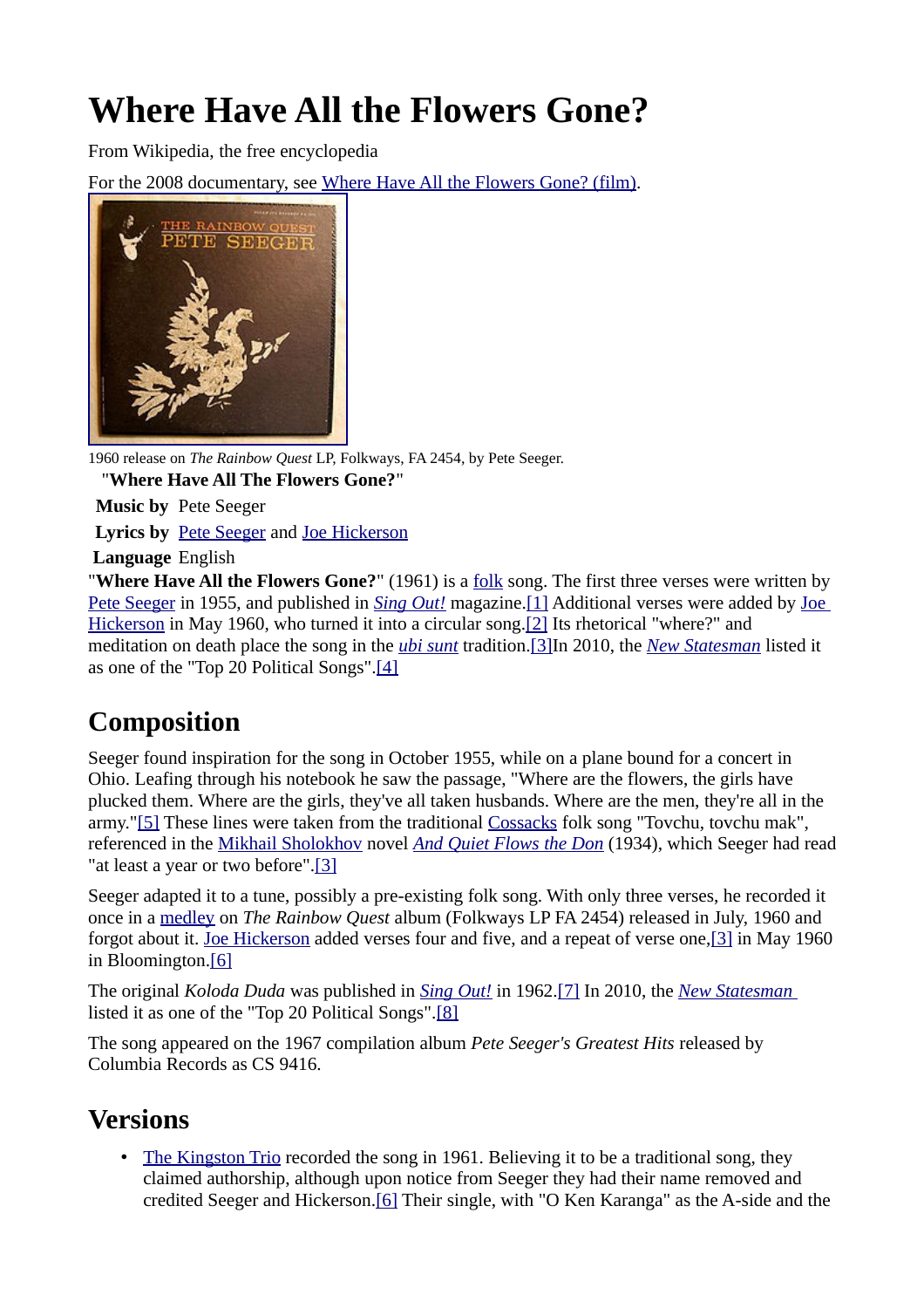hit "Where Have All The Flowers Gone?" the B-side, reached #21 in the 1962 [Billboard Hot](http://en.wikipedia.org/wiki/Billboard_Hot_100) [100](http://en.wikipedia.org/wiki/Billboard_Hot_100) chart.

- • [Peter, Paul and Mary](http://en.wikipedia.org/wiki/Peter,_Paul_and_Mary) included the song on their eponymous debut album (which spent five weeks as the #1 album in the country) in 1962.
- • [Marlene Dietrich](http://en.wikipedia.org/wiki/Marlene_Dietrich) performed this song in English, French and German. The song was first performed in [French](http://en.wikipedia.org/wiki/French_language) (as "Qui peut dire où vont les fleurs?") by Marlene in 1962 at a [UNICEF](http://en.wikipedia.org/wiki/UNICEF) concert. She also recorded the song in English and in [German,](http://en.wikipedia.org/wiki/German_language) the latter titled "Sag' mir, wo die Blumen sind", with lyrics translated by [Max Colpet.](http://en.wikipedia.org/wiki/Max_Colpet) She performed the German version on a tour of Israel, where she was warmly received; she was the first person to break the taboo of using German publicly in Israel since WWII[. \[3\]](http://en.wikipedia.org/wiki/Where_Have_All_the_Flowers_Gone%3F#cite_note-flow-2) [\[9\]](http://en.wikipedia.org/wiki/Where_Have_All_the_Flowers_Gone%3F#cite_note-8)
- • [Dalida](http://en.wikipedia.org/wiki/Dalida) also recorded the song in French as "Que sont devenues les fleurs?", in 1962 (*Les Années Barclay*, vol. 5, 1962).
- • [Jaap Fischer](http://nl.wikipedia.org/wiki/Jaap_Fischer) recorded the song in Dutch as "Zeg me waar de bloemen zijn" (single, B side of "Jan Soldaat",1963).
- • [The Searchers](http://en.wikipedia.org/wiki/The_Searchers_(band)) released their version on the album *[Meet The Searchers](http://en.wikipedia.org/wiki/Meet_The_Searchers)*, released June 1963.
- • [Bobby Darin](http://en.wikipedia.org/wiki/Bobby_Darin) recorded the song on the *Golden Folk Hits* album on Capitol, 2007, which was released in November 1963.
- • [Eddy Arnold](http://en.wikipedia.org/wiki/Eddy_Arnold) and The Needmore Creek Singers recorded the song on October 9, 1963 and released it on the *Folk Song Book* album released in January 1964.
- • [Vera Lynn](http://en.wikipedia.org/wiki/Vera_Lynn) recorded the song as the eleventh cut on her 1964 album "Among My Souvenirs".
- • [The Brothers Four](http://en.wikipedia.org/wiki/The_Brothers_Four) recorded the song on their 1964 LP "More Big Folk Hits", Columbia Records, CL-2213.
- • [The Four Seasons](http://en.wikipedia.org/wiki/The_Four_Seasons_(band)) recorded the song on their 1964 Philips album *Born to Wander*, PHM 200 129.
- • [Joan Baez](http://en.wikipedia.org/wiki/Joan_Baez) included the number on her 1965 album *[Farewell Angelina](http://en.wikipedia.org/wiki/Farewell_Angelina)*.
- • [Johnny Rivers](http://en.wikipedia.org/wiki/Johnny_Rivers) had a 1965 top 40 hit in the US with a [folk rock](http://en.wikipedia.org/wiki/Folk_rock) version, reaching #26 on the Billboard Hot 100[.\[3\]](http://en.wikipedia.org/wiki/Where_Have_All_the_Flowers_Gone%3F#cite_note-flow-2)
- • [Harry Belafonte](http://en.wikipedia.org/wiki/Harry_Belafonte) has made one recording of it at a benefit concert in Stockholm, Sweden, 1966 on the album BEL-1.
- • [Lester Flatt and Earl Scruggs](http://en.wikipedia.org/wiki/Lester_Flatt_and_Earl_Scruggs) included the song on their 1968 album *Changin' Times*.
- Jazz guitarist [Wes Montgomery](http://en.wikipedia.org/wiki/Wes_Montgomery) recorded an instrumental version in his trademark style on the 1968 LP [Road Song](http://en.wikipedia.org/wiki/Wes_Montgomery#A.26M_.28_1967.E2.80.931968_.29)
- In 1969, [Rufus Harley](http://en.wikipedia.org/wiki/Rufus_Harley) recorded a jazz instrumental version on his trademark [bagpipes,](http://en.wikipedia.org/wiki/Bagpipes) but the track was never commercially released until it was included in his posthumously released limited edition collection *Courage - The Atlantic Recordings* in 2006.
- American [R&B](http://en.wikipedia.org/wiki/R%26B) band [Earth, Wind & Fire](http://en.wikipedia.org/wiki/Earth,_Wind_%26_Fire) covered the song on the 1972 album *[Last Days](http://en.wikipedia.org/wiki/Last_Days_and_Time) [and Time](http://en.wikipedia.org/wiki/Last_Days_and_Time)*.
- • [Hannes Wader](http://en.wikipedia.org/wiki/Hannes_Wader) recorded a German version as the final track for his 1982 album [Daß nichts](http://en.wikipedia.org/w/index.php?title=Da%C3%9F_nichts_bleibt_wie_es_war&action=edit&redlink=1) [bleibt wie es war.](http://en.wikipedia.org/w/index.php?title=Da%C3%9F_nichts_bleibt_wie_es_war&action=edit&redlink=1)
- A Russian version of the song was created in 1998 by [Oleg Nesterov,](http://en.wikipedia.org/w/index.php?title=Oleg_Nesterov&action=edit&redlink=1) a lead singer of [Megapolis,](http://en.wikipedia.org/w/index.php?title=Megapolis_(rock_group)&action=edit&redlink=1) and later performed in duet with [Masha Makarova](http://en.wikipedia.org/w/index.php?title=Masha_Makarova&action=edit&redlink=1) [\(Masha I Medvedi\)](http://en.wikipedia.org/w/index.php?title=Masha_I_Medvedi_(rock_group)&action=edit&redlink=1) in a music video.<sup>[10]</sup>
- • [Olivia Newton-John](http://en.wikipedia.org/wiki/Olivia_Newton-John) recorded the song on her 2004 album *[Indigo: Women of Song](http://en.wikipedia.org/wiki/Indigo:_Women_of_Song)*.
- Country singer [Dolly Parton](http://en.wikipedia.org/wiki/Dolly_Parton) has also recorded a rendition of the song, on her 2005 album *[Those Were the Days](http://en.wikipedia.org/wiki/Those_Were_the_Days_(Dolly_Parton_album))*.
- • [Chris de Burgh](http://en.wikipedia.org/wiki/Chris_de_Burgh) has recorded a new version which is featured on his 2008 album *Footsteps*. [*[citation needed](http://en.wikipedia.org/wiki/Wikipedia:Citation_needed)*]
- The song was sung at the funeral of [Harry Patch,](http://en.wikipedia.org/wiki/Harry_Patch) the last British soldier of the [First World](http://en.wikipedia.org/wiki/World_War_I) [War,](http://en.wikipedia.org/wiki/World_War_I) in [Wells Cathedral](http://en.wikipedia.org/wiki/Wells_Cathedral) on August 9, 2009.
- • [The Folkswingers](http://en.wikipedia.org/wiki/12_String_Guitar!_Vol._2) recorded an instrumental version of the song for their second album [12](http://en.wikipedia.org/wiki/12_String_Guitar!_Vol._2)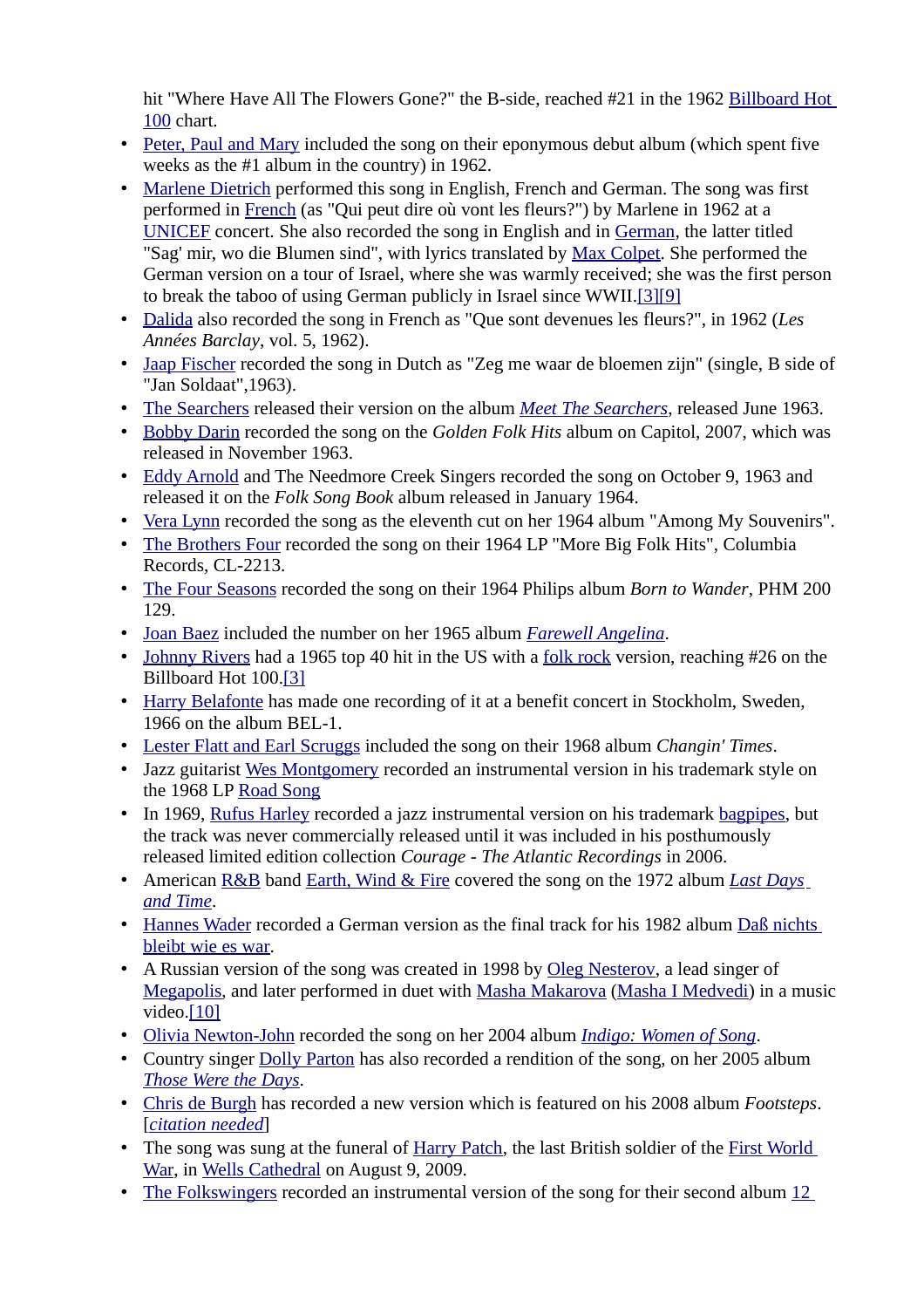[String Guitar! Vol. 2.](http://en.wikipedia.org/wiki/12_String_Guitar!_Vol._2)

- A Polish version was sung by **Sława Przybylska** (Polish title: "Gdzie są kwiaty z tamtych  $lat?$ ")
- A [Czech version](http://www.youtube.com/watch?v=C_lZGRPYko0&feature=related) of the song was also created and recorded by several popular artists, such as [Judita Čeřovská](http://cz.wikipedia.org/wiki/Judita_%C4%8Ce%C5%99ovsk%C3%A1)<br />[11]</a>, [Marie Rottrová](http://cz.wikipedia.org/wiki/Marie_Rottrov%C3%A1) or [Marta Kubišová](http://cz.wikipedia.org/wiki/Marta_Kubi%C5%A1ov%C3%A1)
- A Chinese pop song 那些花兒 (All those flowers), performed by Christine Fan (范玮琪), uses the core lyrics of the song[.\[12\]](http://en.wikipedia.org/wiki/Where_Have_All_the_Flowers_Gone%3F#cite_note-11)
- A [Scottish](http://en.wikipedia.org/wiki/Scottish_people) pop singer and songwriter [Jimmy Sommerville](http://en.wikipedia.org/wiki/Jimmy_Sommerville) made a piano version of the song on his 2009 album "Suddenly Last Summer"
- A [Croatian](http://en.wikipedia.org/wiki/Croatian_people) folk band [Zlatni Dukati](http://en.wikipedia.org/wiki/Zlatni_Dukati) played this song during the war in their homeland in 1990's under the title "Iznad polja makova" ("Above the fields of poppy").
- • [U2](http://en.wikipedia.org/wiki/U2) performed a part of the song in concert on their 2011 U.S. [U2 360° Tour.](http://en.wikipedia.org/wiki/U2_360%C2%B0_Tour)[\[13\]](http://en.wikipedia.org/wiki/Where_Have_All_the_Flowers_Gone%3F#cite_note-12)

|                                                        | <b>Artist</b>                                                                                             |
|--------------------------------------------------------|-----------------------------------------------------------------------------------------------------------|
| Where have all the flowers<br>gone?                    | Pete Seeger, The Kingston Trio, Peter, Paul and Mary                                                      |
| Ciuj floroj estas for                                  | Duo Espera                                                                                                |
| Sag mir, wo die Blumen sind                            | Marlene Dietrich, Juliane Werding, Nana Mouskouri,<br>Joan Baez, Lolita (Austrian singer), Hildegard Knef |
| ¿Dónde están las flores?                               | Rolando Alarcón                                                                                           |
| Řekni, kde ty kytky jsou                               | <u>Judita Čeřovská</u>                                                                                    |
| Kamo je cvijeće otišlo?                                | Monia Verardi                                                                                             |
| Где цветы, дай мне ответ?<br>Gde cvety, day mne otvet? | Oleg Nesterov, Masha Makarova                                                                             |
| Zeg me waar de bloemen zijn                            | <b>Jaap Fischer</b>                                                                                       |
| Que sont devenues les fleurs?                          | Dalida                                                                                                    |
| Gdzie są kwiaty z tamtych lat? Sława Przybylska        |                                                                                                           |
| Söyle Çiçekler nerde?                                  | Oğuz Tarihmen                                                                                             |
| Minne kukat kadonneet                                  | Kukonpojat                                                                                                |
| Eifo איפה הפרחים כולם<br>Haprachim Kulam               | שלישיית גשר הירקון (Gesher Hayarkon Threesome)                                                            |
| Cá bhfuil siad uainn, scoth na<br>mbláth?              | Feargal Ó Béarra                                                                                          |
| Hova tünt a sok virág?                                 | Gerendás Péter                                                                                            |
| Dove andranno i nostri fiori?                          | <b>Patty Pravo</b>                                                                                        |
| Para onde foram todas as<br>flores                     | Jarmila Ferreira Martins                                                                                  |
| Unde au dispărut toate florile                         | <b>Alexandru Constantinescu</b>                                                                           |
| Ты скажи мне, где цветы                                | Zhanna Bichevskaya                                                                                        |
| Kam so šle vse rožice                                  | <b>Tomaž Domiceli</b>                                                                                     |
| Kuhu küll kõik lilled jäid                             | Lindpriid                                                                                                 |
| 花はどこへ行った? Hana wa<br>doko e itta?                      | Kiyoshiro Imawano                                                                                         |
| 那些花儿                                                   | <b>Christine Fan</b>                                                                                      |
|                                                        | <b>Title</b>                                                                                              |